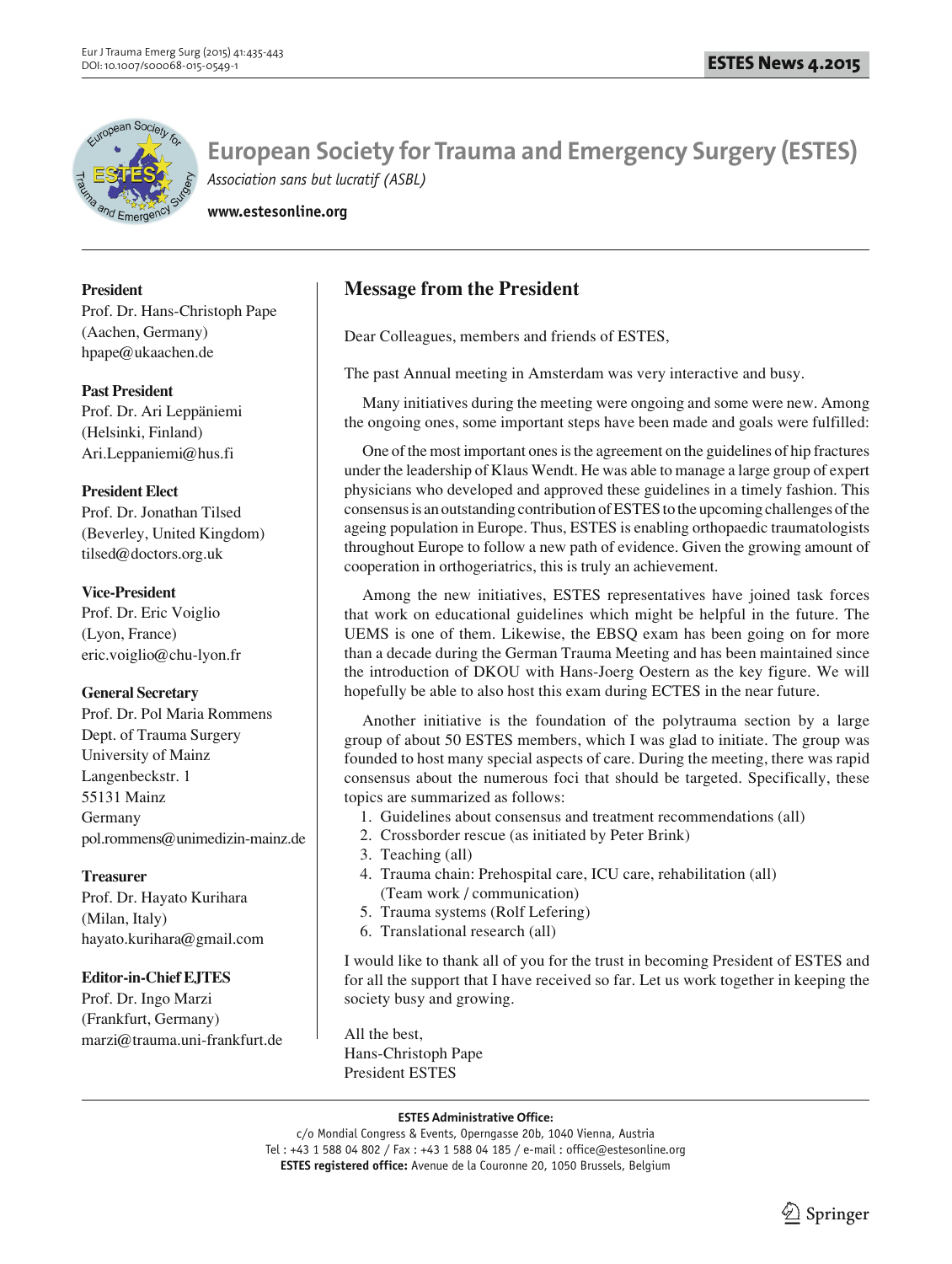

**www.estesonline.org**

# **Report of ESTES Congress Grant Winner Savyasachi Thakkar**



I feel privileged and humbled to have been given the golden opportunity to attend the ECTES 2015 meeting in Amsterdam. The travel grant was truly the icing on the cake as I felt extremely fortunate to have heard about the meeting and to have my work accepted for presentation. My excitement to deliver a talk in front of an international and well-respected audience was palpable throughout the months leading up to the meeting.

ESTES, the parent body that hosts ECTES meetings, has shone through the formidable challenge of organizing an international level meeting. From deciding on a venue that can host the volume of people that attend ECTES to the immaculate execution of each detail associated with the meeting is no easy task. This year's venue at the Amsterdam RAI was a perfect choice, as RAI provided a cosmopolitan and welcoming atmosphere along with the highest standards for exhibition space, poster presentation and multi-media projects.

The opening ceremony that described the "marriage" between various European trauma societies was an eye-opener towards the incredible collaboration prevalent in the European trauma community. Another memorable lecture from the opening ceremony bridged the history of Amsterdam and its masterful artists with anatomy and medicine. And how can I ever forget the joyous occasion of shaking hands with the ESTES president while in the presence of luminaries and visionaries!

The meeting itself was an insightful perspective on all aspects of trauma and emergency surgery. Never before had I gained such exposure to the plethora of topics surrounding caring for the trauma patient systematically. Even though I am almost completing my orthopaedic education, it was fascinating to read and hear about general surgical issues, vascular problems, intensive care and military & disaster management. In fact, my podium presentation session had wide ranging talks from caring for avalanche victims to setting up a paramedical trauma network in China.

ECTES also provided me with the wonderful opportunity to network with leaders in the field of trauma research; some were authors of the numerous papers I had read and referenced in my work. It is hard to pen down all the wonderful moments I experienced at ECTES 2015 in this brief essay. But to paraphrase, as a first time attendee of ECTES, I have been tremendously stimulated by the collaborative community of trauma surgeons from across the world cultivate and foster a sense of caring for the acutely ill, and to utilize my research endeavors for the same.

Once again, I thank the ECTES committee for allowing me to present my thoughts and ideas, and I surely hope to be an active ESTES member throughout my career.

**ESTES Administrative Office:**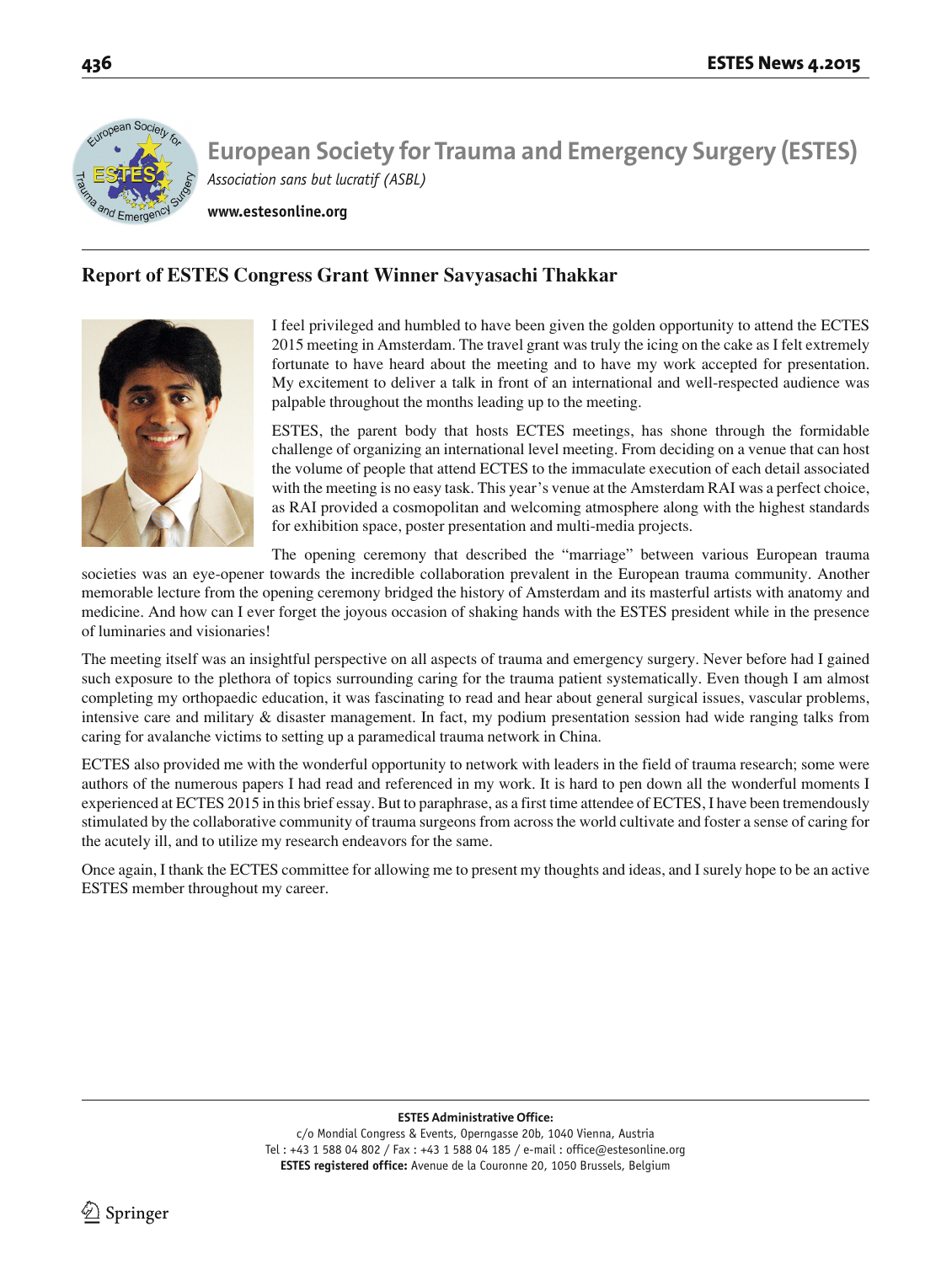

**www.estesonline.org**

## **Report of ESTES Congress Grant Winner Teun Teunis**



Recently I moved back from Boston to the Netherlands to start residency training at the Onze Lieve Vrouw Gasthuis in Amsterdam. I was happy to be back in my native country, but also missed "Beantown" a lot.

After finishing medical school at the University of Utrecht two years earlier, I had the chance to work as a research fellow at the Hand and Upper Extremity Service of the Massachusetts General Hospital and the Harvard Medical School. My research focused on distal radius fractures, and I would present two studies at the ECTES. As often happens with researchers and their thesis topics, I got a little bit obsessed. If you're reading this report as, say, a lower extremity trauma surgeon, you may get the feeling we weren't quite at the same conference.

After dropping off my loved one on Sunday morning at Schiphol airport for her flight back to Boston, I rushed back for what would prove to be a very interesting and fruitful trauma meeting. I was just in time to catch the closing part of the morning Hand & Wrist session,

chaired by Daniel Rikli. I recently co-authored a paper for my thesis with him, and was about to submit our second, but we had actually never met. As a result of modern, global research the collaboration was done by mail, and I was dying to meet him in person. Sadly, we had to cut our first face-to-face encounter short, as I was about to give my first ECTES presentation – to be continued.

The first study I presented assessed the differences in surgical outcome between reduced and unreduced distal radius fractures. Some fractures are so severely communited or displaced that the surgeon and patient both agree on surgery, no matter what reduction might achieve. When this is the case, our study showed it's safe to forgo an attempt at reduction as we found no difference in adverse events and subsequent surgeries between reduced and unreduced fractures.<sup>1</sup>

A very interesting study in the same session presented by Charlotte Lameijer evaluated the optimal questionnaire to assess patient-reported outcome following distal radius fractures.2 But static questionnaires often include questions that can be considered irrelevant or unrelated.3,4 During my time in Boston we often worked with the PROMIS (Patient-Reported Outcomes Measurement Information System), using computerized adaptive testing. This method of testing provides patients with a maximum of 12 questions – but often only 4 or 5 – in a dynamic order with the content determined by the response to the prior question. The method reduces administration time and flooring and ceiling effects.<sup>5</sup> The difficulty is that to develop this method of testing you need large item banks, tested in the general population, and funding. PROMIS is tailored to the US population, and cannot be directly implemented in Europe. Also the project is funded by the NIH and comes together with an online questionnaire platform – no more paper questionnaires that poor researchers manually enter into a spreadsheet. Through a European trauma network, we could work together to create our own computerized adaptive testing questionnaires. This would shorten questionnaires, thereby reducing questionnaire burden, and greatly help European trauma research. I was happy to hear from Mostafa El Moumni, one of the authors, that they are currently working on setting this up.

After lunch it was time for my second talk during the next Hand & Wrist session. This study assessed factors associated with finger stiffness after distal radius fractures. Earlier in the session Emily Boersma discussed a case series of patients receiving a training program after conservatively treated distal radius.<sup>6</sup> On final follow-up no patients fulfilled the criteria of so-called

**ESTES Administrative Office:**

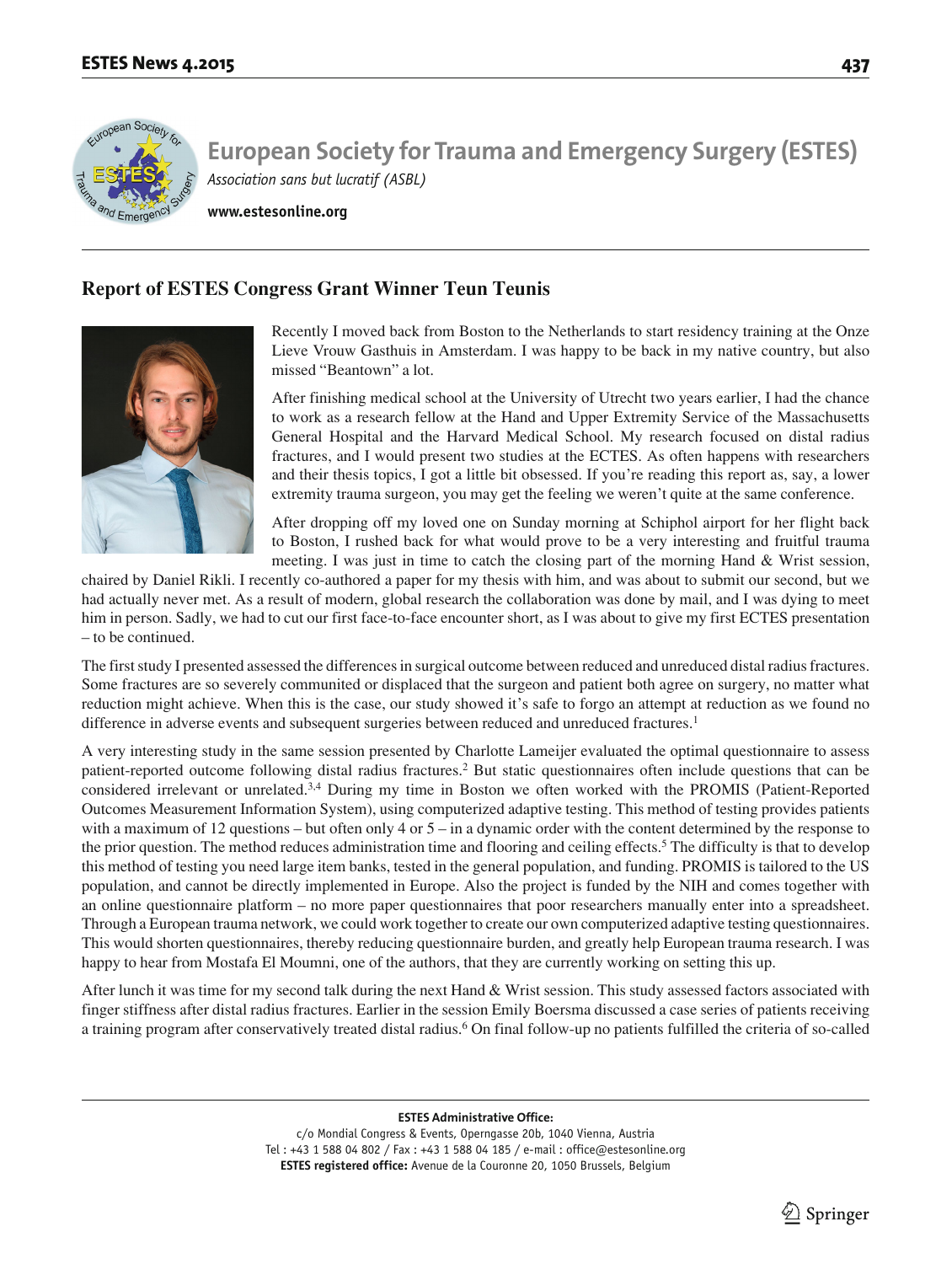

**www.estesonline.org**

complex regional pain syndrome. She concluded her talk by proposing that a lack of motion might cause symptoms associated with this syndrome. I couldn't agree with her more. We found greater catastrophic thinking to be the most consistent, independent factor associated with finger stiffness in a prospective cohort of surgically treated distal radius fractures.<sup>7</sup> This tells us that finger stiffness after distal radius fracture is due to normal human illness behavior. Patients, who understand that surgery hurts and finger motion and stretching exercises are good for you, are less likely to get stiff. These findings question the need to posit an elusive pathophysiological cause for finger stiffness, such as so-called complex regional pain syndrome. Coaching or cognitive behavioral treatments may actually be more promising than injections, creams and pills. Although I'm aware this is all pretty controversial<sup>8</sup>, as was illustrated by the discussion ensuing my talk.

After conclusion of this session there was finally time to sit down with Daniel Rikli. In the spring sun we enjoyed our cup of coffee and a good conversation. We discussed residency training programs, academic climate, and possible future research. I'm sure his sharp, thoughtful ideas will result in some very interesting publications. Also – running the risk of sounding aged, I'm only twenty-five years old after all – in this digital day and age, it was nice to just sit down and have a face-toface conversation. The day was concluded by the opening ceremony with a very interesting presentation on surgeons in seventeenth century Golden Age Dutch paintings.

Since my talks were over, during the second day of the conference I could unwind. I visited several very interesting talks on burns and femur fractures – I know, not on distal radius fracture, weird right? Also I met up with trauma surgeons from my current hospital. The day was concluded at Strand Zuid. Because of the sunny weather, this real beach offered a great way to get together with colleagues and some new international friends.

Sadly, I couldn't attend the final day of the conference. Instead, I was called to duty and spent the whole day in the OR. Nonetheless, I immediately could put to work the knowledge I gathered over the last couple of days, performing a tension band wiring of an olecranon fracture.

During my time abroad, I presented both studies at American conferences. But it has been a while since my last talk in the Netherlands. As it was a European conference, there were many Dutch trauma researchers, residents and fellows. Presenting my work to my fellow countrymen, but also on an international stage, was very exciting. I want to thank ESTES and the Netherlands Trauma Society for the opportunity to present my work at this fantastic meeting and I'm looking forward to next year's conference!

## **References**

- 1. Teunis T, Mulder F, Nota SP, et al. No difference in adverse events between surgically treated reduced and unreduced distal radius fractures. *ECTES*. 2015.
- 2. Lameijer C, Ten Duis HJ, De Graaf J, et al. Correlation between different validated questionnaires following a distal radius fracture in a cohort of young non-osteoporotic patients. *ECTES*. 2015.
- 3. Beaton DE, Wright JG, Katz JN, et al. Development of the QuickDASH: comparison of three item-reduction approaches. *J Bone Joint Surg Am*. May 2005;87(5):1038–1046.

**ESTES Administrative Office:**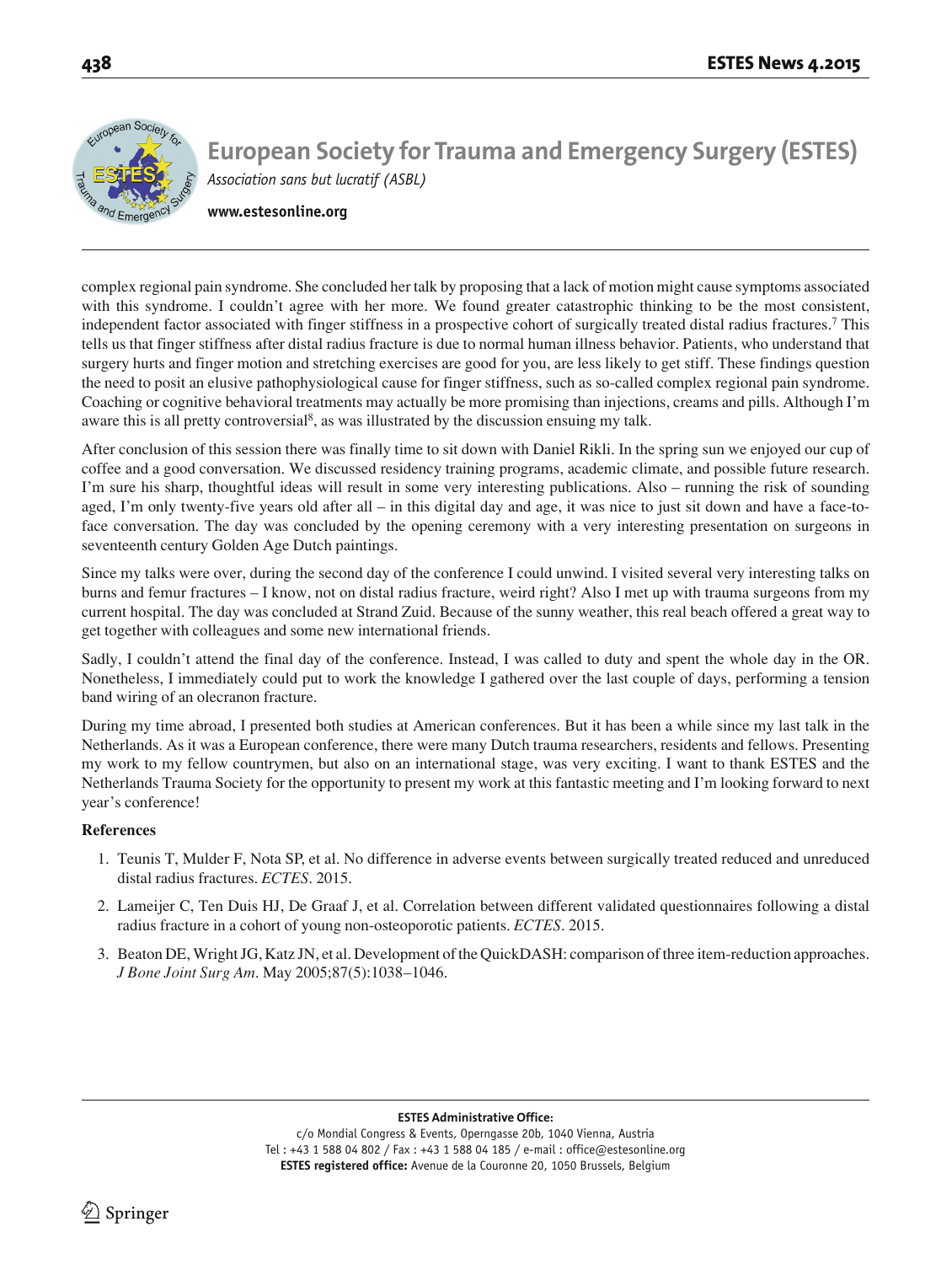

**www.estesonline.org**

- 4. Rolstad S, Adler J, Ryden A. Response burden and questionnaire length: is shorter better? A review and meta-analysis. *Value Health*. Dec 2011;14(8):1101–1108.
- 5. Hart DL, Mioduski JE, Stratford PW. Simulated computerized adaptive tests for measuring functional status were efficient with good discriminant validity in patients with hip, knee, or foot/ankle impairments. *J Clin Epidemiol*. Jun 2005;58(6):629–638.
- 6. Boersma E, Van De Meent H, Frölke JP. Prevention of CRPS-1 in patients with distal radius fracture a pilot study. *ECTES*. 2015.
- 7. Teunis T, Bot AG, Thornton ER, et al. Catastrophic thinking is associated with finger stiffness after distal radius fracture surgery. *J Orthop Trauma*. Apr 8 2015.
- 8. Del Pinal F. Editorial. I have a dream ... reflex sympathetic dystrophy (RSD or Complex Regional Pain Syndrome CRPS I) does not exist. *J Hand Surg Eur* Vol. Jul 2013;38(6):595–597.

**ESTES Administrative Office:**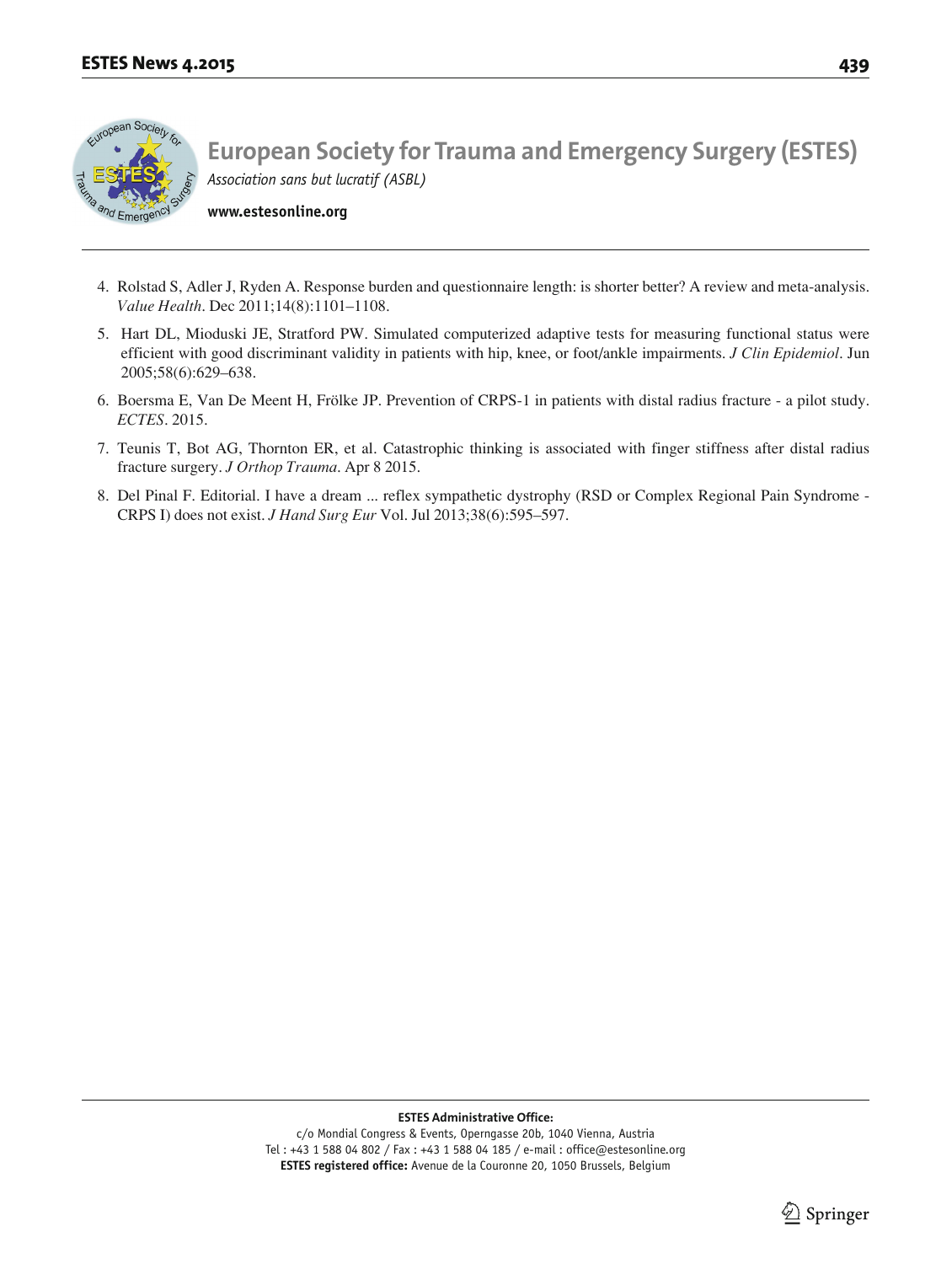

**www.estesonline.org**



## **ECTES 2016 - Vienna**

Dear colleagues,

After *ECTES* 2015 in Amsterdam, the Netherlands, we are now looking forward to *ECTES* 2016 in Vienna, Austria, which will take place from April 24–26, 2016.

#### **Important dates to remember:**

| <b>Mon, August 31, 2015</b> | Start abstract submission                                             |
|-----------------------------|-----------------------------------------------------------------------|
| Fri, October 23, 2015       | Deadline abstract submission                                          |
| Mon, November 30, 2015      | Start online registration                                             |
| Fri, December 18, 2015      | Notification of abstract<br>acceptance                                |
| Fri, February 19, 2016      | Deadline for<br>early bird registration.<br>registration cancellation |
| <b>Fri, April 8, 2016</b>   | End of regular fee                                                    |

The **abstract submission** starts on **Monday, November 30, 2015.**

All necessary information regarding topics and submission details can be found on the website: www.estesonline.org

A **Preliminary Scientific Programme** (including keynote speakers and first session details) will be available online by July 2015.

Sincerely,

The ECTES 2016 Organising Team **Mondial Congress & Events Mondial GmbH & Co. KG** Operngasse 20b, 1040 Vienna, Austria **t** + 43 1 58804-0, **f** –185 ectes2016@mondial-congress.com www.estesonline.org

**ESTES Administrative Office:**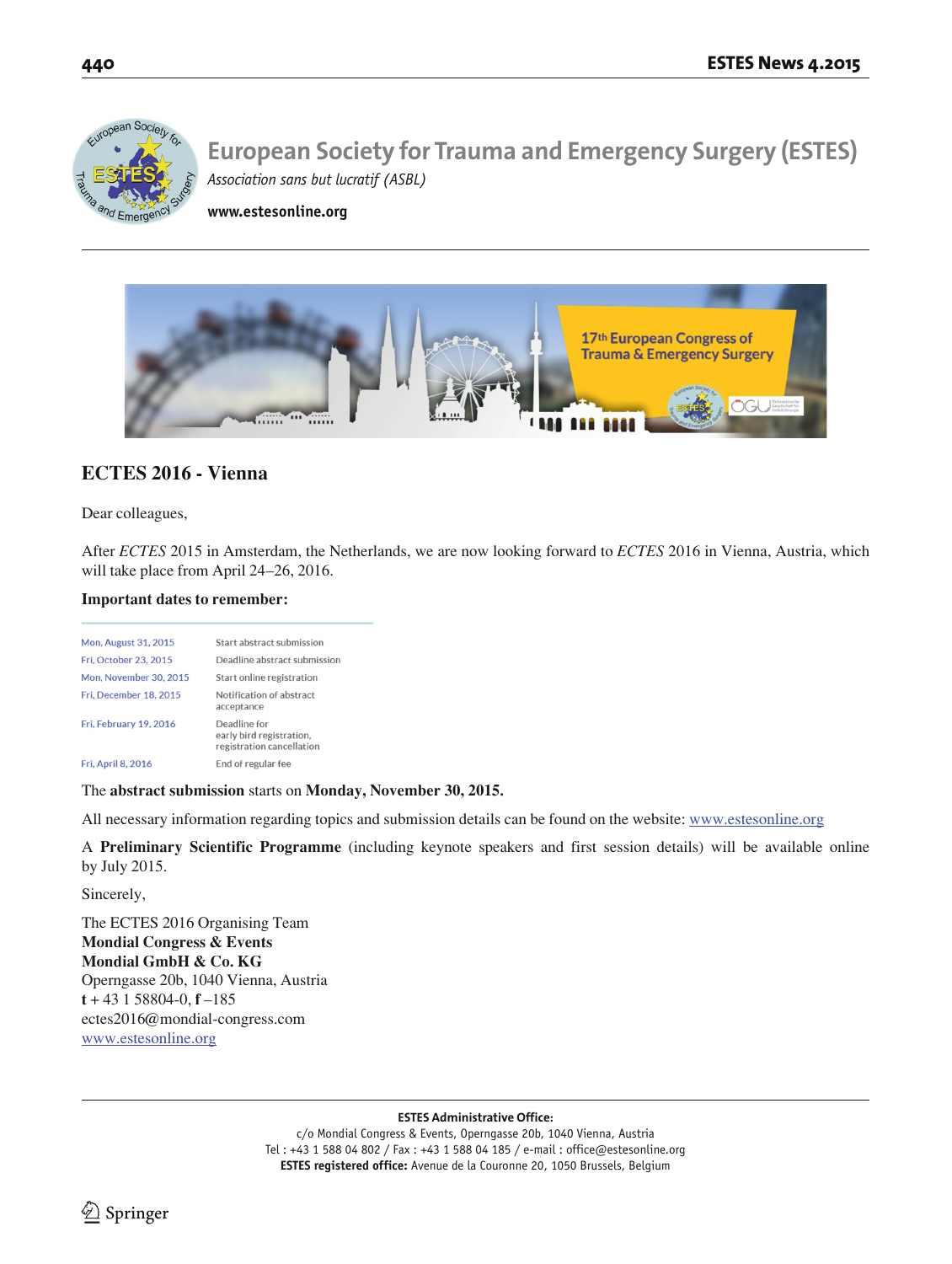

**www.estesonline.org**







# **Postgraduate Course in Medical Response to Major Incidents**

**(MRMI)**

**Organized in collaboration between the European Society for Trauma & Emergency Surgery (ESTES) and Prehospital and Disaster Medicine Centre, Region Västra Götaland and Gothenburg University, Gothenburg, Sweden**

**Time:** November 23–25, 2015 **Location:** Prehospital and Disaster Medicine Centre, Gothenburg

**Chairman of MRMI faculty:** Sten Lennquist **Chairman, local organizing committee:** Amir Khorram-Manesh

#### **Design of the course**

The course is based on an advanced simulation model (www.macsim.se) training the whole chain of response: Scene, transport, hospitals, coordination & command, including also training in triage and individual patient-management and with participation of collaborating agencies like rescue service, police and protection agencies. It is completely interactive, starting with one day of preparative training in groups, followed by two full days of simulation exercises with all participants active in their normal positions and with careful evaluation and analysis of the result of the response.

This requires a distribution of participants in accordance with the roles during the simulation exercise.

In the standardized application form, the applicant has to indicate his/her preference and competence for the different roles and this may be used in the composition of participants.

#### **Accommodation**

Accommodation is not included in the course fee, but rooms are reserved, in walking distance to the course venue and at a discounted price, at Tidbloms hotel (http://www.tidbloms.com/). Participants can use the following code "PKMC" at the time of booking.

**ESTES Administrative Office:**

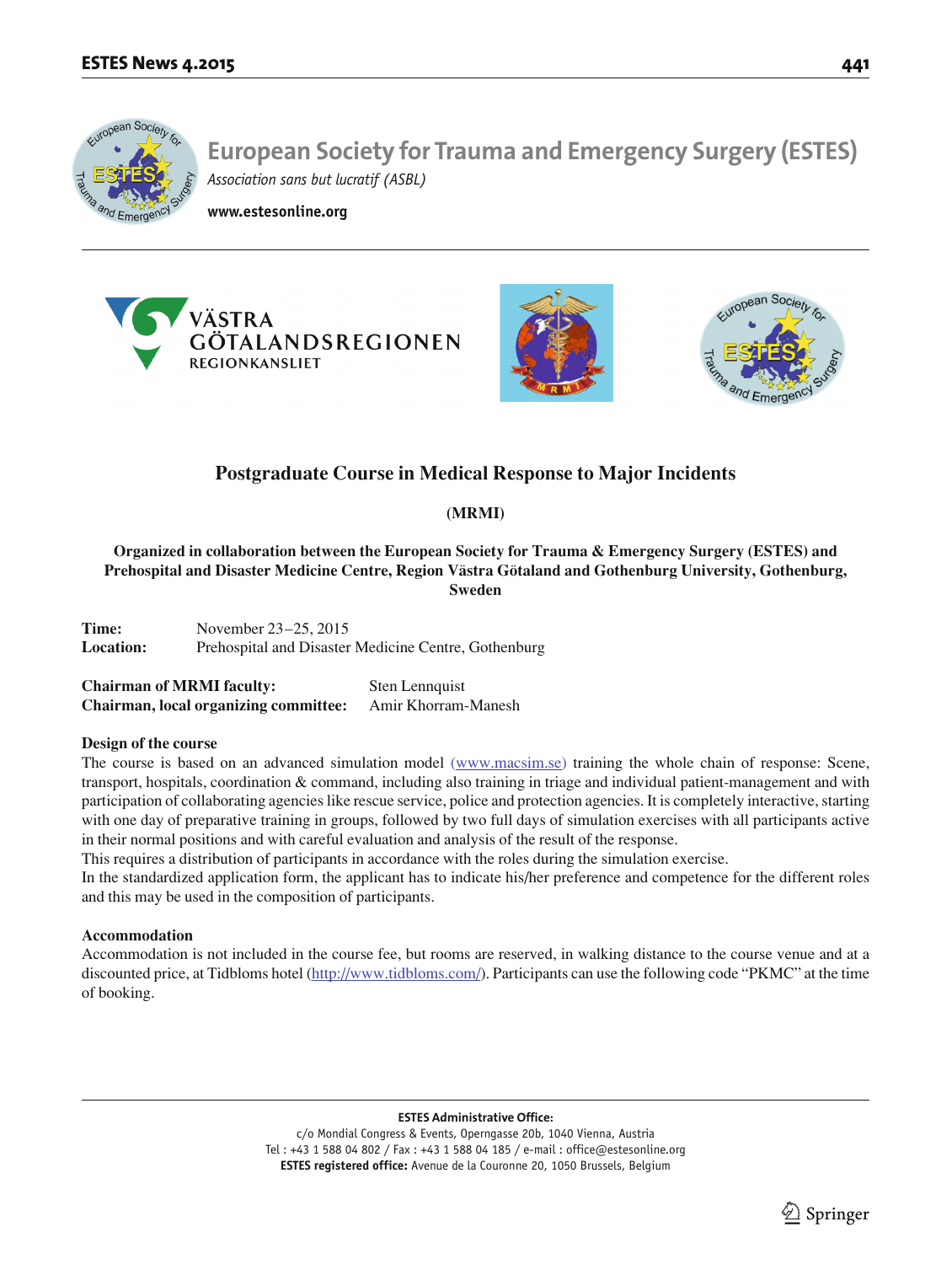

**www.estesonline.org**

| <b>Course fees</b> | (Members of ESTES 10% discount on course fees)                   |
|--------------------|------------------------------------------------------------------|
|                    | Basic course 3 full days including lunches but not accommodation |

| Nurses, paramedics and ambulance staff:                  | €450     |  |
|----------------------------------------------------------|----------|--|
| Officers in fire, rescue, police and protection services | €450     |  |
| Doctors and administrative staff:                        | €590     |  |
| Västra Götaland's employee, all organizations:           | 1500 SKR |  |
| <b>Application</b>                                       |          |  |

For more information please visit www.macsim.se Application forms can also be requested from  $\frac{p}{p \cdot p}$  by engineering Application.se

**Deadline for application:** September 21, 2015. Number of participants limited.

**ESTES Administrative Office:**